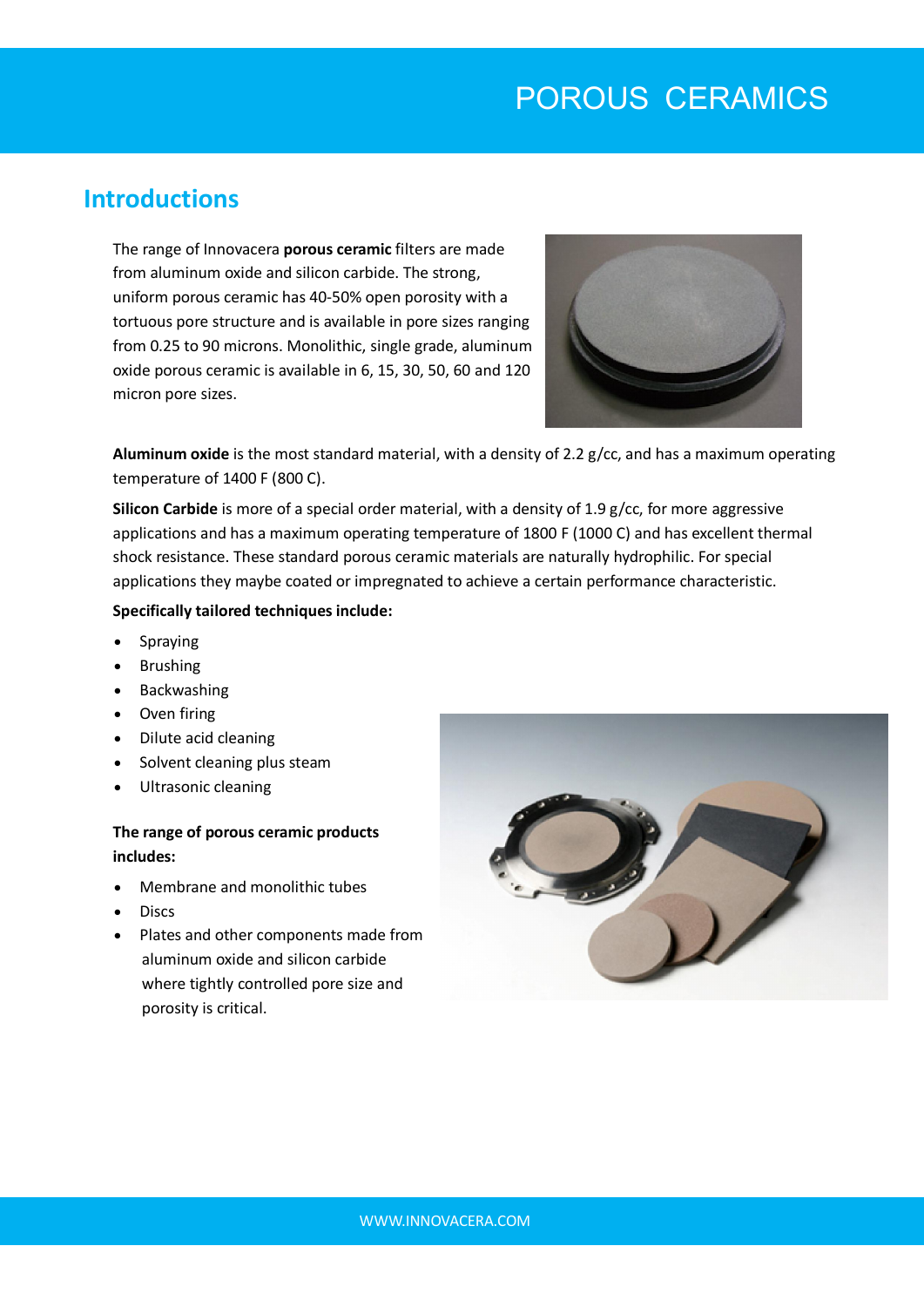### **Porous Ceramics**

- Used in tough applications to replace porous metal or as an alternative to plastic or fabric media
- Cleaned and reused using a variety of methods depending on the contaminant to be removed

# **Applications**

- Filters for gases and liquids
- Capillary Electrophoresis
- Filtration for heavy metal ions (Cr, Ni etc) in water
- High temperature chemical support for gas absorption
- High efficiency flow through catalytic supports
- Gas burners
- Chromatography
- Micro trapping systems and bio-catalytic supports
- Vacuum holding plates (vacuum chunk)
- Nano-membrane supports for sensor applications
- Micro-bubble diffusers
- Fine or micro channels for electrophoresis
- Chemical or bio reactor

## **Available Porous Ceramics**

- Alumina Ceramic Components;
- Silicon Carbide Components
- Max Size: 450mm

## **Properties**

- Uniform pore sizes and high surface areas
- Excellent chemical resistance in both acid and alkaline conditions.
- Good wearing and erosion resistance.
- Withstands high temperature.
- Good rigidity and dimensional stability.
- Can be coated or immobilized with virtually any catalytic or other functional materials.
- High porosity and uniform pore size enable low resistance for both gas and liquid flow through applications.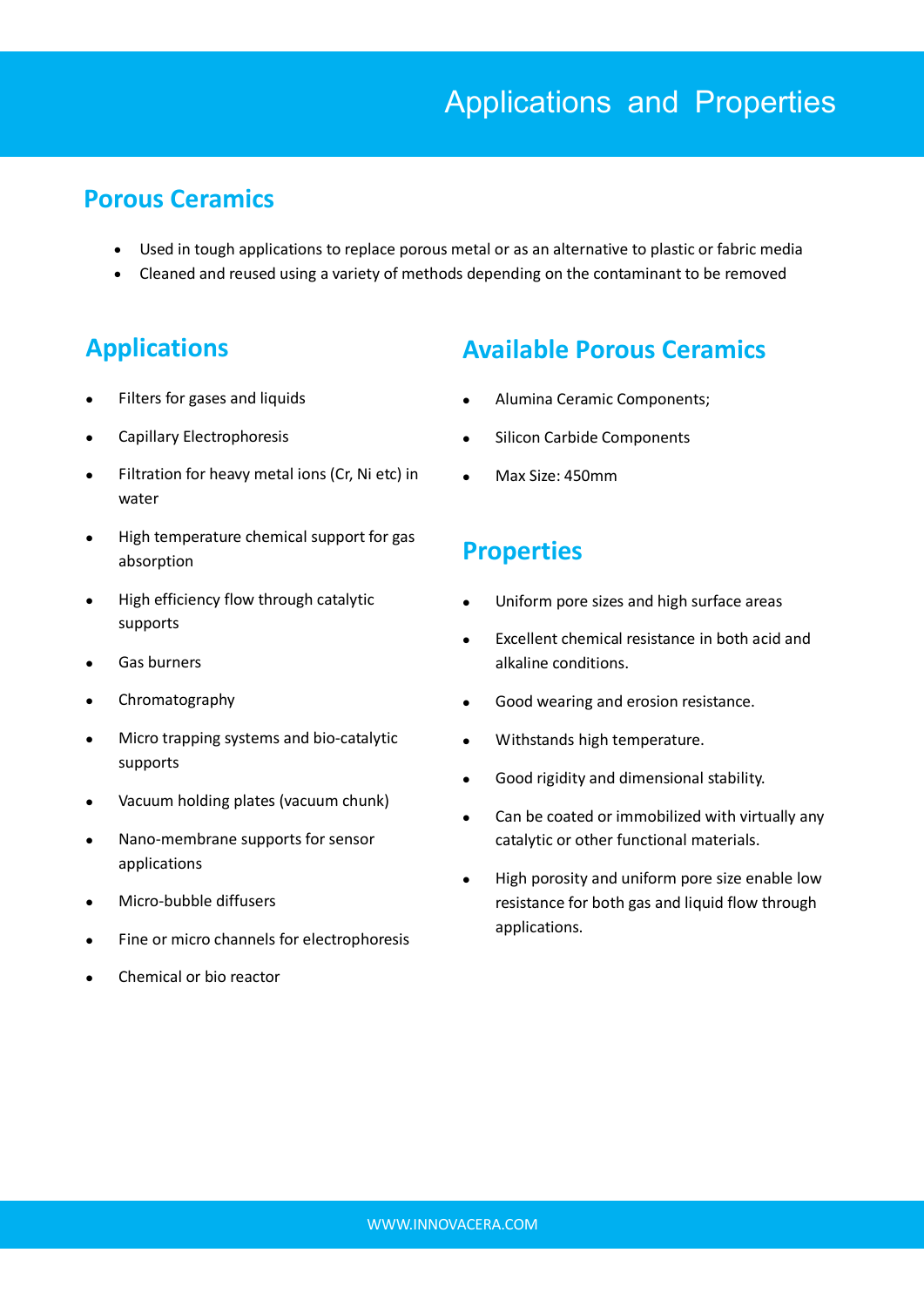# Materials and Specifications

| <b>ITEM</b>                 | <b>UNIT</b>   | <b>Value</b>  |
|-----------------------------|---------------|---------------|
| <b>Al2O3</b>                | wt%           | $\geq 80$     |
| SiO <sub>2</sub>            | wt%           | $16 - 18$     |
| <b>Density</b>              | g/cm3         | $2.3 - 2.5$   |
| Hardness (HRA)              | $HRA \geq$    | 50            |
| <b>Flexural Strength</b>    | $MPa \geq$    | 40            |
| <b>Compressive Strength</b> | $\geq$        | 600           |
| <b>Porosity</b>             | %             | 40            |
| <b>Pore Size</b>            | um            | 30, 50 and 60 |
| <b>Operating Pressure</b>   | MPa $\leq$    | 10            |
| <b>Acid Resistance</b>      | $mg/cm2 \leq$ | 10.0          |
| <b>Alkali Resistance</b>    | $mg/cm2 \leq$ | 20.0          |

#### **Specifications**

We have supply standard size for various kinds of industrial, such as laser, semiconductor, chemical and aquaculture. Kindly pls find it as below charts;

| Item           | <b>Specifications</b><br>(mm) | <b>Unit price</b><br>(EX WorkUSD) | <b>Materials</b>               | <b>MOQ</b> | Lead time | Porous( $\mu$ m) | Color        |
|----------------|-------------------------------|-----------------------------------|--------------------------------|------------|-----------|------------------|--------------|
| 1              | $\Phi$ 152×3.2                | 75.00                             | Al <sub>2</sub> O <sub>3</sub> | 20 pcs     | 30        | 15               | Light Coffee |
|                |                               | 60.00                             |                                |            |           | 30/60            | Deep Blue    |
| $\overline{2}$ | $\Phi$ 203×3.2                | 125.00                            | $\mathsf{Al}_2\mathsf{O}_3$    | 20 pcs     | 30        | 30/60            | Deep Blue    |
|                |                               |                                   |                                |            |           |                  | Light Coffee |
| 3              | Φ303×4.5                      | 205.00                            | Al <sub>2</sub> O <sub>3</sub> | 20 pcs     | 30        | 30/60            | Deep Blue    |
|                |                               |                                   |                                |            |           |                  | Light Coffee |
| 3              | $\Phi$ 303×4.5                | 240.00                            | SiC                            | 20 pcs     | 30        | 30               | Deep Blue    |
| 4              | 230×230×3.2                   | 170.00                            | $\mathsf{Al}_2\mathsf{O}_3$    | 20 pcs     | 30        | 30/60            | Deep Blue    |
|                |                               |                                   |                                |            |           |                  | Light Coffee |

Our processing is available in a wide range of size and shapes as customer request.

WWW.INNOVACERA.COM